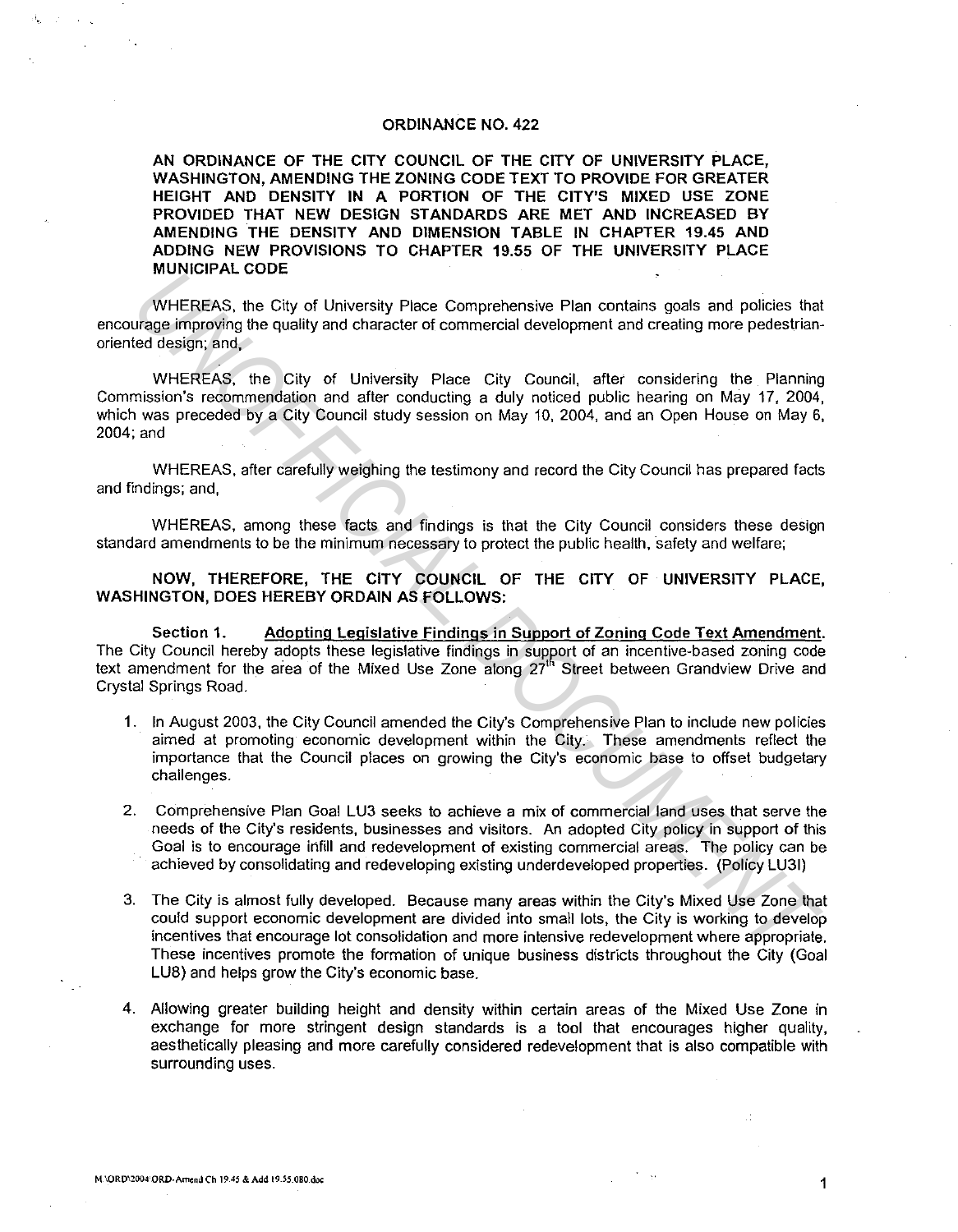- 5. Allowing greater residential density within certain areas of the Mixed Use Zone helps the City meet its obligations under the Growth Management Act to plan for and provide for an increased number of households within the City.
- 6. Redevelopment within the City's Mixed Use Zone will create new jobs and provide additional services and amenities to nearby single-family neighborhoods.
- 7. In 2003, City Staff identified an area within the Mixed Use Zone located north of 27<sup>th</sup> Street West. between Grandview Drive and Sunset Drive, that appeared to have significant redevelopment potential.
- 8. Important to Staff's determination of significant redevelopment potential were the following factors:
	- a. The area currently consists of underutilized, commercially-zoned properties located in an existing business district.
	- b. The area is located along an arterial.
	- c. The area is located at the significant corner of  $27<sup>th</sup>$  Street and Grandview Drive.
	- d. The properties can be consolidated into a tract of not less that five acres, with a minimum depth of 200 feet from the arterial right of way line.
	- e. The area is of such size and significance that it may trigger other redevelopment within the 27<sup>th</sup> Street business corridor.
	- f. The area is able to accommodate additional traffic without compromising the established level of service.
- 9. On September 9, 2003, the City held a "Discovery Workshop", inviting owners and stakeholders of properties in the Mixed Use Zone north of 27<sup>th</sup> Street between Grandview Drive and Sunset Drive to discuss redevelopment.
- 10. The properties under discussion at the Discovery Workshop are within a Mixed Use Zone that allows a density of 12 dwelling units per acre and a height of 40 feet. The area slopes downward to the northwest and is bounded on the north by residential use, on the west by multifamily use, on the south by multifamily and mixed use, and on the east by civic use. The area is currently a severely underutilized commercial area with significant redevelopment potential. The area is currently served by public facilities and services that would support the increased densities. **Explorence Constrained State School State School State School Specifical Transformed Works (and Surate Drive, that appeared to have significant redevelopment<br>
9. Important to Staff's determination of significant redevelop**
- 11. In late 2003, City staff recommended that the Planning Commission consider a zoning code text amendment for properties within the Mixed Use Zone located north of 27<sup>th</sup> Street West, between Grandview Drive and Crystal Springs Road.
- 12. On March 3, 2004, and March 17, 2004, the Planning Commission held public hearings. The hearings were noticed by sending notification to each of the property owners within at least 300 feet of the subject area and to other property. owners whose views may be affected by the proposed zoning code text amendment, by publication in the Tacoma News Tribune, and posting at City Hall, the University Place Library and the Fire Station. The notice provided was above and beyond that required in the City's public participation program under UPMC 19.90 and was reasonably calculated to give notice to those most affected by the zoning code text amendment.
- 13. At the hearings, the Planning Commission took written and oral public testimony on a proposed zoning code text amendment that would allow developers to elect whether to develop properties within the subject area under the City's existing height and density regulations or to develop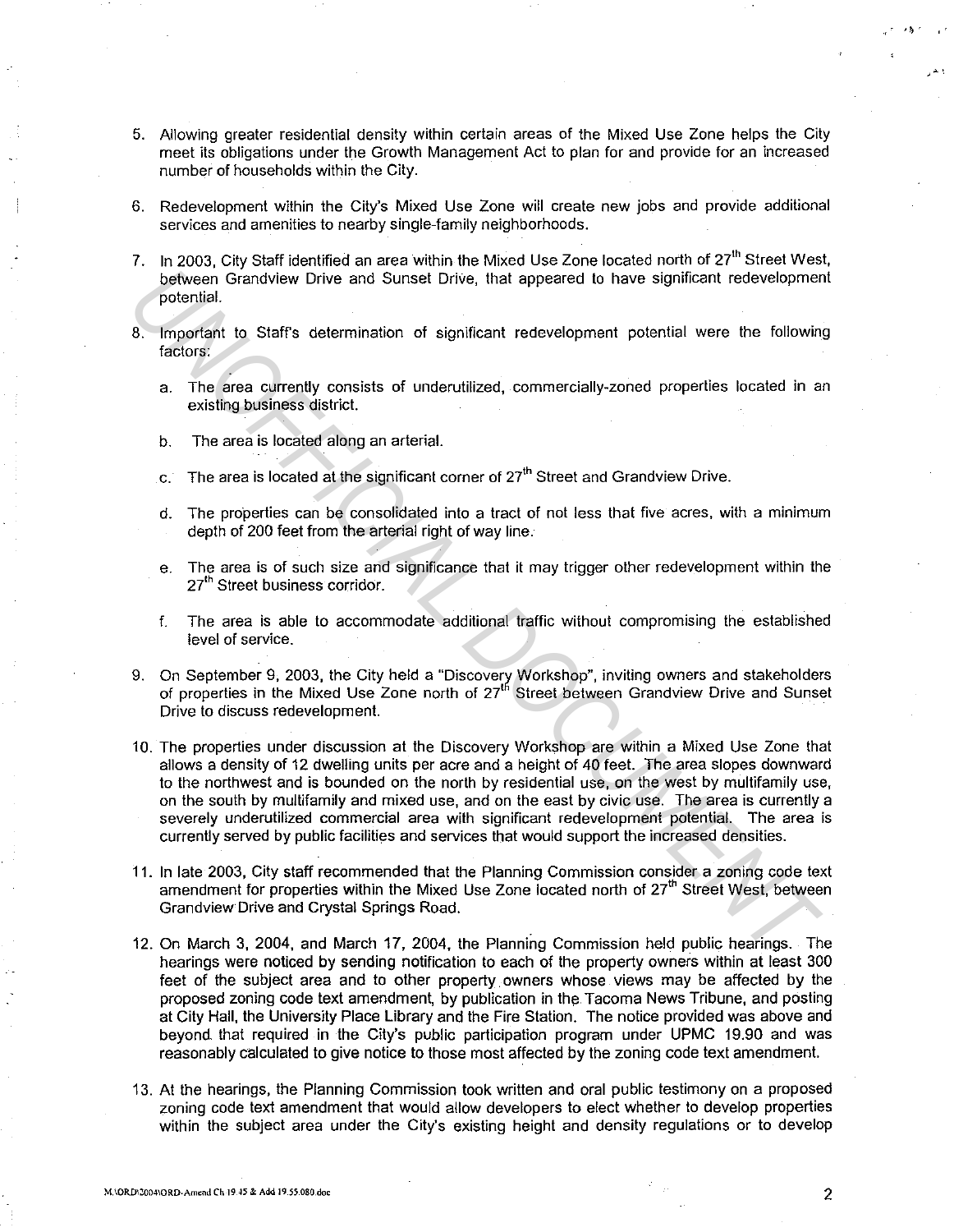under new regulations that provide for an increased height of 60 feet and an increased density of 30 dwelling units per acre, subject to new more stringent design standards.

- 14. On April 28, 2004, the Planning Commission passed resolution No. 04-2, recommending that the City Council enact zoning code text amendments to allow increased height and density in the subject area, provided the development complied with new design standards. The Planning Commission recommended a maximum density of 30 dwelling units per acre and a maximum building height of 50 feet.
- 15. On May 6, 2004, the City sponsored an open house to inform the public of the City's economic development and comprehensive plan goals, and to provide an opportunity for the public to review and discuss the proposed zoning code text amendments with City staff, property owners and developers.
- 16. On May 10, 2004, the City Council held a study session to discuss the Planning Commission's recommendation.
- 17. On May 17, 2004, the City Council held a public hearing. The hearing was noticed by sending notification to each of the property owners within at least 300 feet and to other property owners whose views may be affected by the proposed zoning code text amendment, and by publication in the Tacoma News Tribune and posting at City Hall, the University Place Library and Fire Station.
- 18. At the May 17<sup>th</sup> public hearing, the City Council took written and oral testimony on the proposed zoning code text amendments. After closing the public hearing, the Council discussed the matter and directed staff to provide additional information on a number of issues including traffic and height impacts.
- 19. On June 14, 2004, City staff provided the requested information and the Council discussed the proposed amendment further.
- 20. While City staff has worked with property owners to encourage redevelopment of the subject area, the property owners have not submitted a permit application or site-specific rezone application.
- 21. The zoning code text amendments implements the City's Economic Strategic Action Plan by encouraging redevelopment of vacant and underutilized commercial properties and are intended to act as a catalyst for future redevelopment along the 27 $^{\rm{m}}$  Street corridor.
- 22. The zoning code text amendments are consistent with the City's Comprehensive Plan and implement several of the goals and policies of the Comprehensive Plan including:
- a. The amendments promote redevelopment of certain underdeveloped areas within the City that have significant potential. They allow development to a greater height and residential density in an area already zoned for such uses in exchange for implementing design standards designed to make the properties more attractive and to boost neighborhood property values. The amendments help provide more local neighborhood retail and office services for residents and high quality multifamily dwellings. By doing so, the amendments implement the following goals and policies: 5. On, May 6, 2004, the Clity sponsored an open house to inform the public of the Clity's economic property and domprehensive plan goals, and to provide an opportunity for the public lotters are interpretent of the clity C
	- i. Achieve a rational and prudent mix of land uses within the City. (Goal LU1)
	- ii. Achieve a mix of commercial uses and a mix of residential, office, and retail uses to serve the City's residents, businesses, and visitors. (Goal LU3, Policy LU3E)
	- iii. Concentrate commercial land in locations that best serve the community, complement stable residential areas, and are attractive to private investment. (Policy LU3A)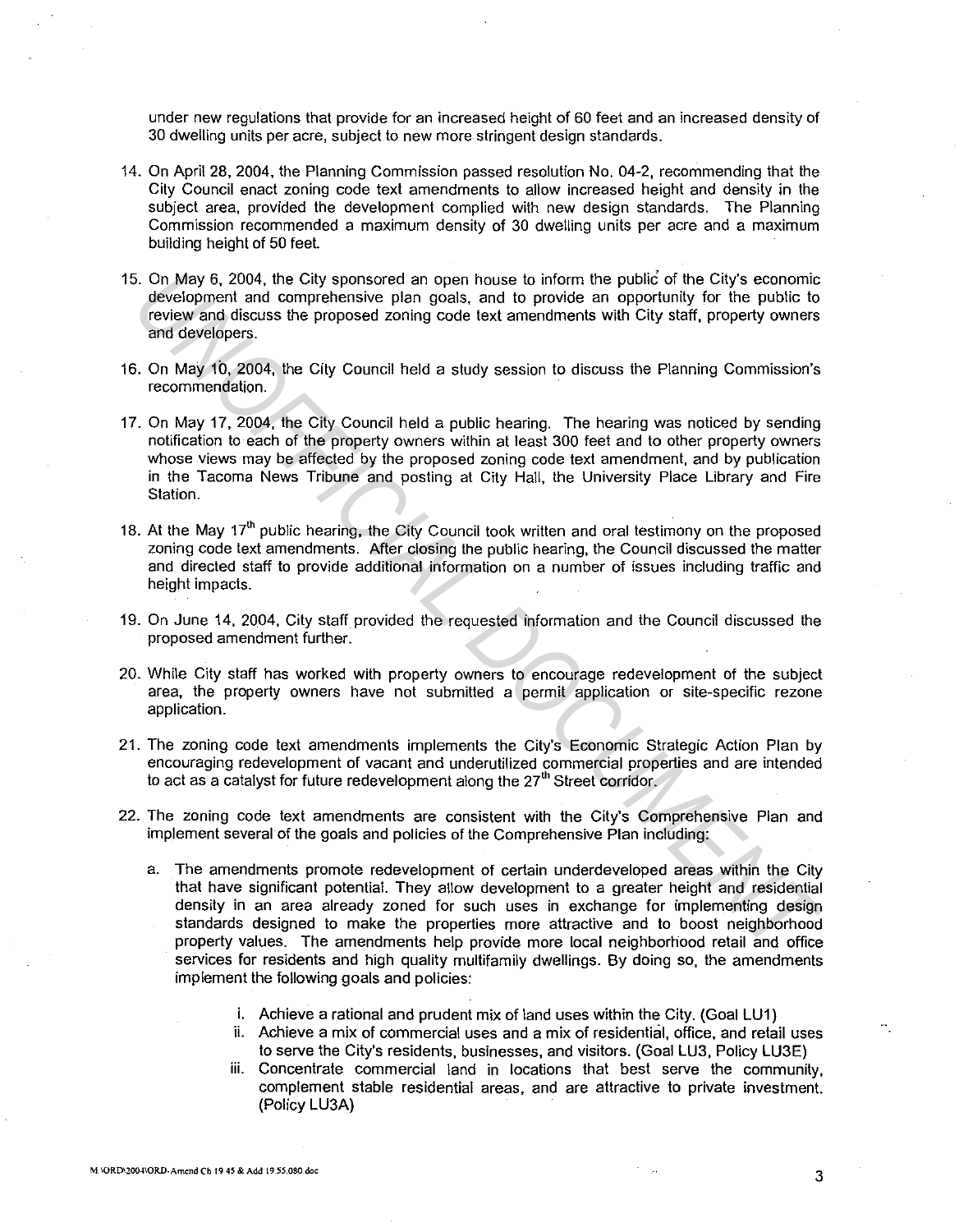- b. The amendments facilitate growth in an area already zoned mixed-use and intended to accommodate such development and already served by public facilities and services, including sewers and public transit. By doing so the amendments implement several goals and policies:
	- i. Create a well-balanced, well-organized combination of land uses. (Policy LU1B)
	- ii. Manage growth so public facilities and services are available to support development. (Policy LU1C, LU2E, and HS2D)
- c. The amendments allow for higher quality multifamily development, under the more stringent design standards. By doing so, the amendment implements several goals and policies:
	- Provide for a range of residential densities based on development patterns, community needs, and proximity to services. (Policy LU2E)
	- Achieve a greater mix of housing types to meet the needs of diverse households at various income levels. (Goal HS2).
	- iii. Encourages increased density residential development in mixed-use zones. (Policy HS2E)
	- iv. Maintain moderate density residential development in existing multifamily and mixed-use areas along or close to major arterials and transit routes. (Policy LU2B)
- d. The amendments provide more stringent design standards that must be met to achieve the higher density and height. These design standards are modeled after the Town Center design standards and will promote a high quality, pedestrian friendly, architecturally interesting development. By doing so, the amendment implement several goals and policies:
	- i. Encourage quality residential and commercial projects, an attractive streetscape and a pedestrian-friendly environment. (Policy CC4E)
	- ii. Encourage the infill, renovation or redevelopment of existing commercial areas and discourage expansion of linear commercial "strips." (Policy LU31)
	- iii. Ensure that new and redeveloped buildings are designed to complement community goals for attractive streets, public spaces, and pedestrian amenities. (Policy LU3F)
	- iv. The design standards also encourage new development to include architectural features that create visual interest. (Policy CC10)
- e. The amendments are the result of collaborative efforts of the owners, developers, residents and city staff. These efforts help promote unique business areas in the City (Goal LUB); help develop partnerships with business interests to promote business districts (Policy LUBA); encourage development of new businesses and expansion of existing businesses (Policy LU3B); and encourage new businesses in the City to expand the diversity of the City's employment base (Policy LU3C). It industry to the priorities and selection of the priorities and selection of the content of the content of the content of the content of the content of the content of the content of the content of the content of the mat
- 23. Several goals and policies of the Comprehensive Plan address the City's policy to preserve the residential character of single-family residential neighborhoods and to ensure that abutting development is designed and scaled in a compatible manner (Policies LU1B, LU2A, LU2D, LU2E, HS1A, and CC4C). The Planning Commission and the City Council have considered how to implement the Comprehensive Plan policies and reach a balance between conflicting policies. The zoning code text amendments in this Ordinance have been drafted for consistency with these policies and to ensure the subject area is designed and scaled in a manner compatible with surrounding uses.
- 24. These zoning code text amendments are consistent with the policies identified in the findings above. The amendments provide for buffering from single-family residences and for upper story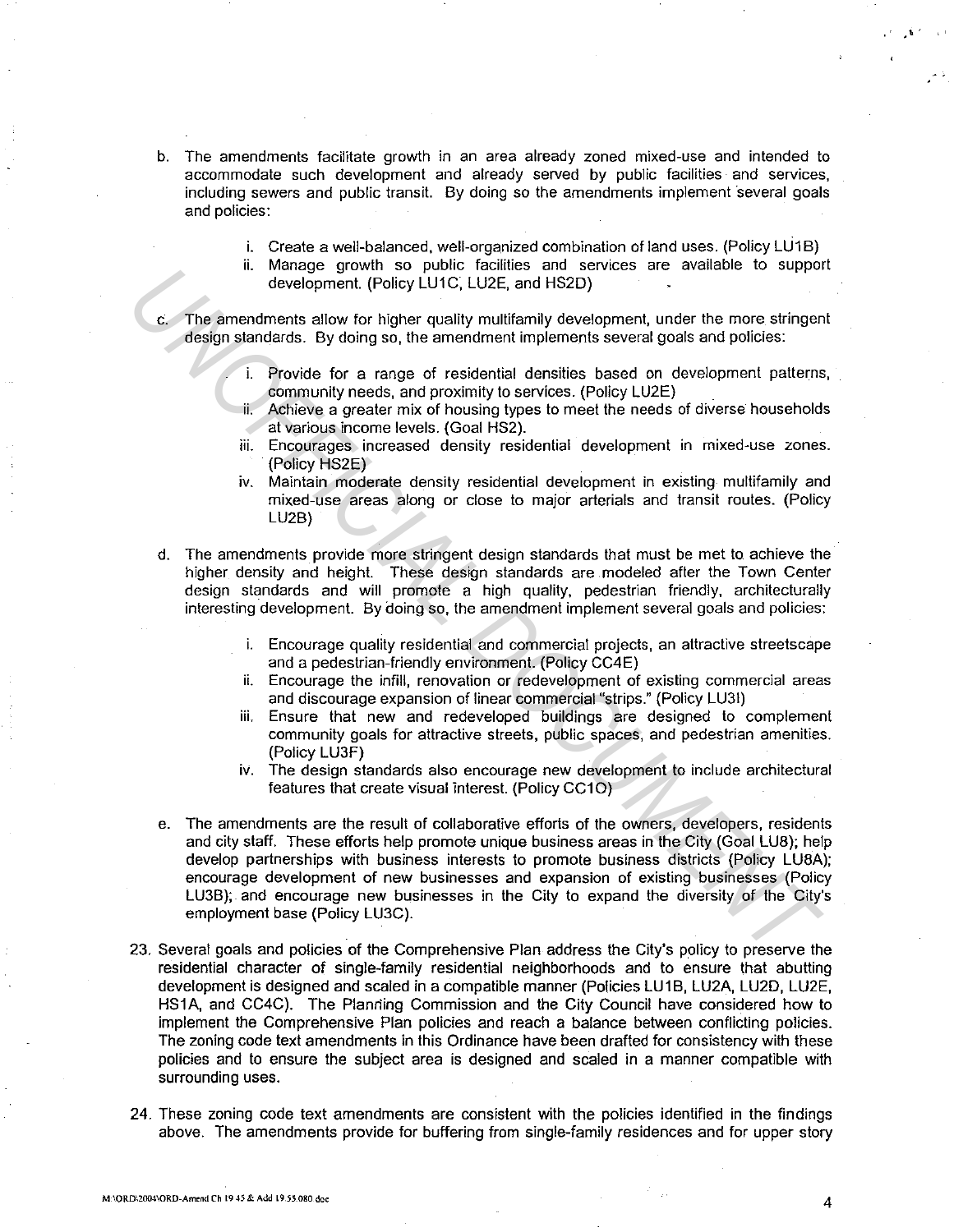setbacks to reduce the bulk and minimize view impairment. These measures preserve the residential character of nearby single-family neighborhoods.

25. Redevelopment pursuant to these zoning code text amendments is not appropriate in all areas of the Mixed Use Zone. The factors identified in Finding 8 above are important in the City Council's determination that the zoning code text amendments are appropriate in the subject area.

**Section 2. Amending Chapter 19.45 Density and Dimension Table.** Chapter 19.45 "Density and Dimension". of the University Place Municipal Code is hereby amended as shown in "Exhibit A", which is attached and incorporated herein, to be consistent with and to implement the Comprehensive Plan.

**Section 3. Amending Chapter 19.55 Overlay Zones.** Chapter 19.55 "Overlay Zones" of the University Place Municipal Code is hereby amended to add a new section 19.55.080 for the mixeduse zoned properties on the north side of 27th Street West between Grandview Drive West and Crystal Springs Road, as shown in "Exhibit B", which is attached and incorporated herein, to be consistent with and to implement the Comprehensive Plan. ich is attached and incorporated herein, to be consistent with and to implement the Comprehensive<br> **Section 3.** <u>Amending Chapter 19.55 Overlay Zones</u>. Chapter 19.55 "Overlay Zones" of<br>
iversity Piace Municipal Code is her

**Section 4. Severability.** If any provision of this Ordinance or its application to any person or circumstance is held invalid, the remainder of the Ordinance or the application of the provision to other persons or circumstances by a court of competent jurisdiction shall not be affected.

**Section 5. Publication and Effective Date.** A summary of this Ordinance consisting of its title shall be published in the official newspaper of the City. This Ordinance shall be effective five (5) days after its publication.

**PASSED BY THE CITY COUNCIL ON JUNE 14, 2004.** 

Ken Grassi, Mayor

**ATTEST:** 

Catrina Craig, City Clérk

**APPROVED AS TO FORM:** 

Timothy X. Sullivan, City Attorney

**Published:' June 16, 2004 Effective Date: June 21, 2004** 

5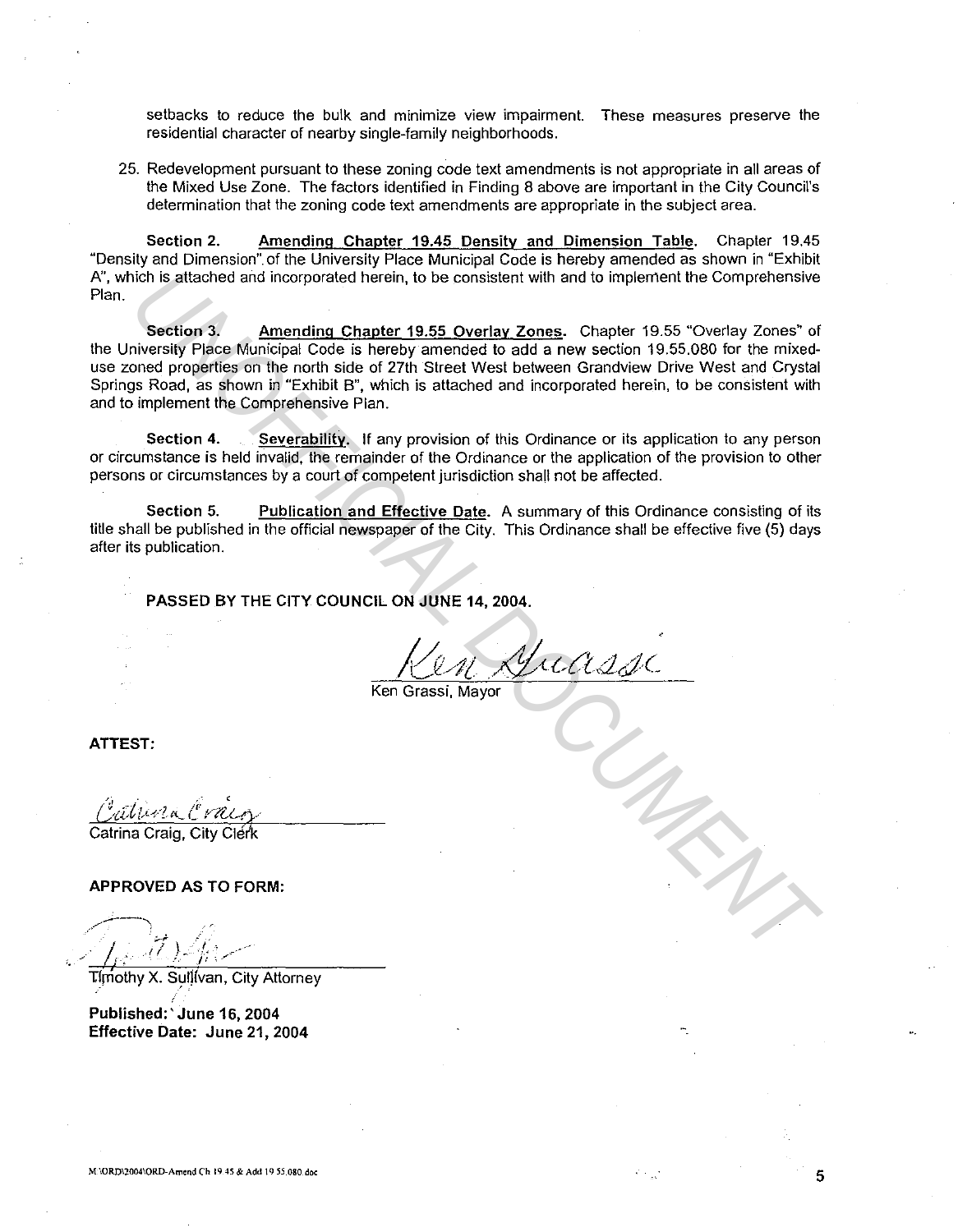### **EXHIBIT** "A"

### Chapter 19.45

#### **DENSITY AND DIMENSION**

|                                                                                                                                                                                                                                                                                                                                                                                                                                                                                                                                                                                                                                                                                                                                                                                                                                                                    |                                         |                                         |                                 |                                 | DENSITY AND DIMENSION      |                           |                                         |                       |                                       |  |
|--------------------------------------------------------------------------------------------------------------------------------------------------------------------------------------------------------------------------------------------------------------------------------------------------------------------------------------------------------------------------------------------------------------------------------------------------------------------------------------------------------------------------------------------------------------------------------------------------------------------------------------------------------------------------------------------------------------------------------------------------------------------------------------------------------------------------------------------------------------------|-----------------------------------------|-----------------------------------------|---------------------------------|---------------------------------|----------------------------|---------------------------|-----------------------------------------|-----------------------|---------------------------------------|--|
|                                                                                                                                                                                                                                                                                                                                                                                                                                                                                                                                                                                                                                                                                                                                                                                                                                                                    |                                         |                                         |                                 |                                 |                            |                           |                                         |                       |                                       |  |
| <b>DENSITY AND</b><br><b>DIMENSIONS</b><br>(SETBACKS)                                                                                                                                                                                                                                                                                                                                                                                                                                                                                                                                                                                                                                                                                                                                                                                                              | <b>One Family</b><br><b>Residential</b> | <b>Two Family</b><br><b>Residential</b> | Multi-<br>Family<br>Residential | Mixed<br>Use -<br><b>Office</b> | Neighborhood<br>Commercial | Town<br>Center            | Mixed<br>Use $(9)$                      | Commercial            | Light Indus.-<br><b>Business Park</b> |  |
| Base Density (du/ac)<br>(1),                                                                                                                                                                                                                                                                                                                                                                                                                                                                                                                                                                                                                                                                                                                                                                                                                                       | 4/4.6                                   | 6                                       | 10                              | 10                              | $\mathbf{4}$               | 10 <sub>10</sub>          | 10                                      |                       |                                       |  |
| Maximum Density<br>$(dulac)$ (3)                                                                                                                                                                                                                                                                                                                                                                                                                                                                                                                                                                                                                                                                                                                                                                                                                                   | 6                                       | 8                                       | $\overline{12}$                 | $\overline{12}$                 | 6                          | 12                        | $\overline{12}$                         |                       |                                       |  |
| Setback, Arterial Streets                                                                                                                                                                                                                                                                                                                                                                                                                                                                                                                                                                                                                                                                                                                                                                                                                                          | $25'/15'$ (4)                           | $25'/15'$ (4)                           | 25 <sup>7</sup>                 | 15'/20"<br>min/max<br>(5)       | $\overline{25}$            | $15'$ /20'<br>(5)         | $15'$ /20'<br>min/max   min/max <br>(5) | 15'/20"<br>min/max(5) | $\overline{35'}$                      |  |
| Setback, Other Roads                                                                                                                                                                                                                                                                                                                                                                                                                                                                                                                                                                                                                                                                                                                                                                                                                                               | $25'/15'$ (4)                           | $25'/15'$ (4)                           | 25'                             | 15'/20'<br>min/max<br>(5)       | $20^7$                     | 15'/20'<br>min/max<br>(5) | $15'$ /20'<br>min/max<br>(5)            | 15'/20'<br>min/max(5) | $\overline{25}$                       |  |
| Setback, Rear (6)                                                                                                                                                                                                                                                                                                                                                                                                                                                                                                                                                                                                                                                                                                                                                                                                                                                  | 30'                                     | 30 <sup>7</sup>                         | $0'30'$ (7)                     | 0' / 30'<br>(7)                 | $0'$ /30' (7)              | 0'30'                     | 0'30' (7)                               | 0'30'                 | $0'$ /50 $'$                          |  |
| Setback Side (6)                                                                                                                                                                                                                                                                                                                                                                                                                                                                                                                                                                                                                                                                                                                                                                                                                                                   | 8'(8)                                   | 8'(8)                                   | $0'$ /30' $(7)$ $(8)$           | 0'30' (7)<br>(8)                | $0'$ /30' $(7)$ (8)        | 0'30'                     | 0'30' (7)<br>(8)                        | 0'30'                 | 0' / 50'                              |  |
| Height                                                                                                                                                                                                                                                                                                                                                                                                                                                                                                                                                                                                                                                                                                                                                                                                                                                             | $\overline{35}$                         | 35                                      | 40'                             | 40'                             | 40'                        | 40'                       | 40                                      | 40'                   | 40'                                   |  |
| NOTES: Density and Dimension Table identifies setbacks; however, in certain instances landscaping requirements may exceed minimum setback<br>requirements.<br>1. Base Density: These densities may be achieved outright by following the applicable development standards. In the "R1" zone only, a base density of 4.0 du/acre is<br>permitted for single-family dwellings; 4.6 du/acre is permitted for duplexes. There is no minimum density.<br>2. Mixed Use Development: Multi-Family Residential development in the Town Center (TC), Mixed Use (MU), and Mixed Use -Office (MU-O) zones is only permitted in<br>conjunction with a permitted commercial use and subject to applicable design.<br>3. Maximum Density shall only be achieved through the application of a planned development district and allowed subject to the design standards UPMC 19.50 |                                         |                                         |                                 |                                 |                            |                           |                                         |                       |                                       |  |
| 4. On corner lots, one setback must be a minimum of 25 feet, the other front yard setback may be a minimum of fifteen (15) feet, provided it is on a minor street. Garages<br>facing the street shall be setback minimum of 25 feet.<br>5. Fifteen (15) feet is a minimum setback requirement. Maximum setback is twenty (20) feet. However, see also Design Standards (UPMC Chapter 19.40).                                                                                                                                                                                                                                                                                                                                                                                                                                                                       |                                         |                                         |                                 |                                 |                            |                           |                                         |                       |                                       |  |
| 6. Side and Rear Yard Setbacks: A side or rear yard setback is not required in IB, C, TC, MU, NC, MU-O zones if the parcel does not abut an R1, R2 or PF zone. If<br>abutting a R1, R2, or PF zone a 30-foot setback is required along the abutting lot line(s).<br>7. Single Family and duplex uses in these zones may, at their option, use minimum setbacks of the R1 zone.                                                                                                                                                                                                                                                                                                                                                                                                                                                                                     |                                         |                                         |                                 |                                 |                            |                           |                                         |                       |                                       |  |
| 8. Single family attached shall meet all R1 setback requirements except for the common lot line where the side yard setback may be zero (0) feet. The remaining side<br>yard, if not attached, shall setback eight (8) feet                                                                                                                                                                                                                                                                                                                                                                                                                                                                                                                                                                                                                                        |                                         |                                         |                                 |                                 |                            |                           |                                         |                       |                                       |  |

9. Mixed-Use (MU):zoned properties on the north side of 27<sup>th</sup> Street West between Grandview Drive and Crystal Springs Road may increase height and density in accordance with UMPC 19.55.080.

**M:\Ord\2004\Exh·Amend Ch 19.45 & Add 19.55.080.doc** 1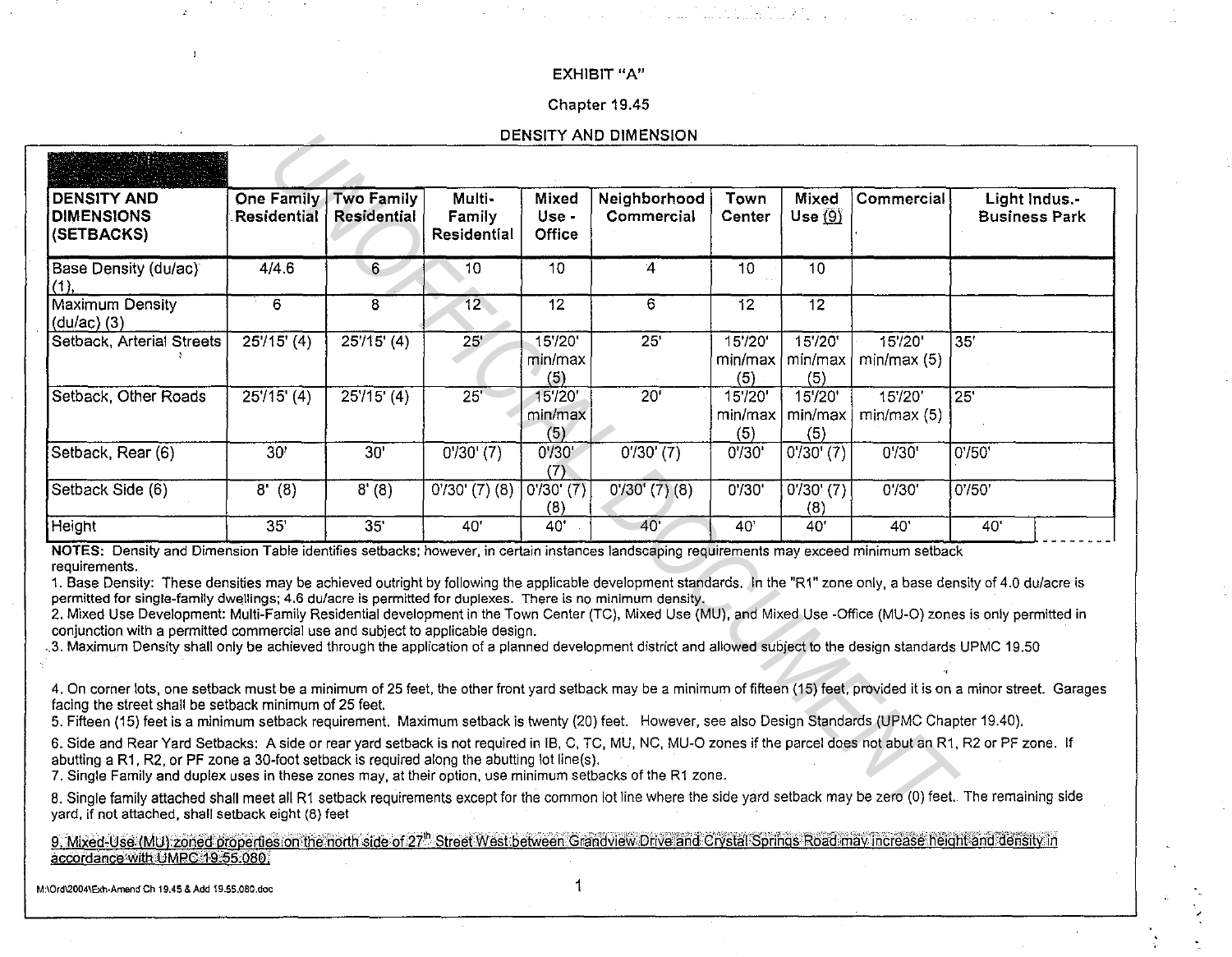## **EXHIBIT "B" PROPOSED ZONING CODE AMENDMENTS**

# **Chapter 19.55 OVERLAY ZONES**

Sections:

- 19.55.010 Purpose.
- 19.55.020 Transition Properties Overlay Zone Standards.
- 19.55.030 Day Island Overlay Zone.
- 19.55.40 Sunset Beach Overlay Zone.
- 19.55.050 Town Center Overlay
- 19.55.060 Chambers Creek Properties Overlay
- 19.55.70 Public·Facilities Overlay
- 19.55.080 Mixed-Use District Incentive Zoning

### 19.55.080 **Mixed-Use District Incentive Zoning**

- A. Purpose. The purpose of the Mixed -Use District Incentive Zoning is to provide incentives for the quality redevelopment of those Mixed-Use zoned properties on the north side of 27<sup>th</sup> Street West between Grandview Drive West and Crystal Springs Road. The redevelopment of these properties serves to implement the Comprehensive Plan and Economic Development Strategy.
- B. Incentives. Those properties in the area described in subsection A above are permitted a maximum height of fifty-nine (59) feet and maximum density of thirty (30) dwelling units per acre subject to this Section
- C. Applicability.
	- 1. These standards apply to all new development, exterior alterations and major improvements.
	- 2. All University Place Municipal Code (UPMC) provisions apply unless in conflict with standards in
		- this Chapter. The following specific UPMC provisions do not apply:

19.30.040 Commercial Vehicles 19.35.040 Temporary Housing-Medical 19.45.040 Projection Exceptions 19.45.050 Height Standards 19.50.030-.050 Design Review 19.50.070(8)(2) Setbacks 19.50.110(8) Definition of Mixed Use 19.70.060(F) Open Space Requirements 18.70.080(8) Useable Open Space Required 930<br>
2007 Devi Island Overlay Zone.<br>
403 Trivin Center Overlay Zone.<br>
406 Trivin Center Center Worpsteis Overlay<br>
2008 Charlotte List District Incentive Zoning<br>
2009 Charlotte List District Incentive Zoning<br>
400 Mixed-Use

- D. Process
	- 1. An Administrative Use Permit is required to take advantage of the incentives (UPMC Chapter 19.85). The City shall review the applications in accordance with the process below.
	- 2. Pre-Submittal Concept Review: A pre-design meeting may be scheduled with the City's Technical Review Committee prior to formal project development and application. The applicant may present schematic sketches and a general outline of the proposed project. This meeting· will allow City staff to acquaint the applicant with the Design Standards, submittal requirements and the application procedures. and provide early input on the proposed project.
	- 3. Submittal Requirements: Applicants shall submit a Design Review application form(s) provided by the City, along with the correct number of documents, plans and support material required in the application checklist.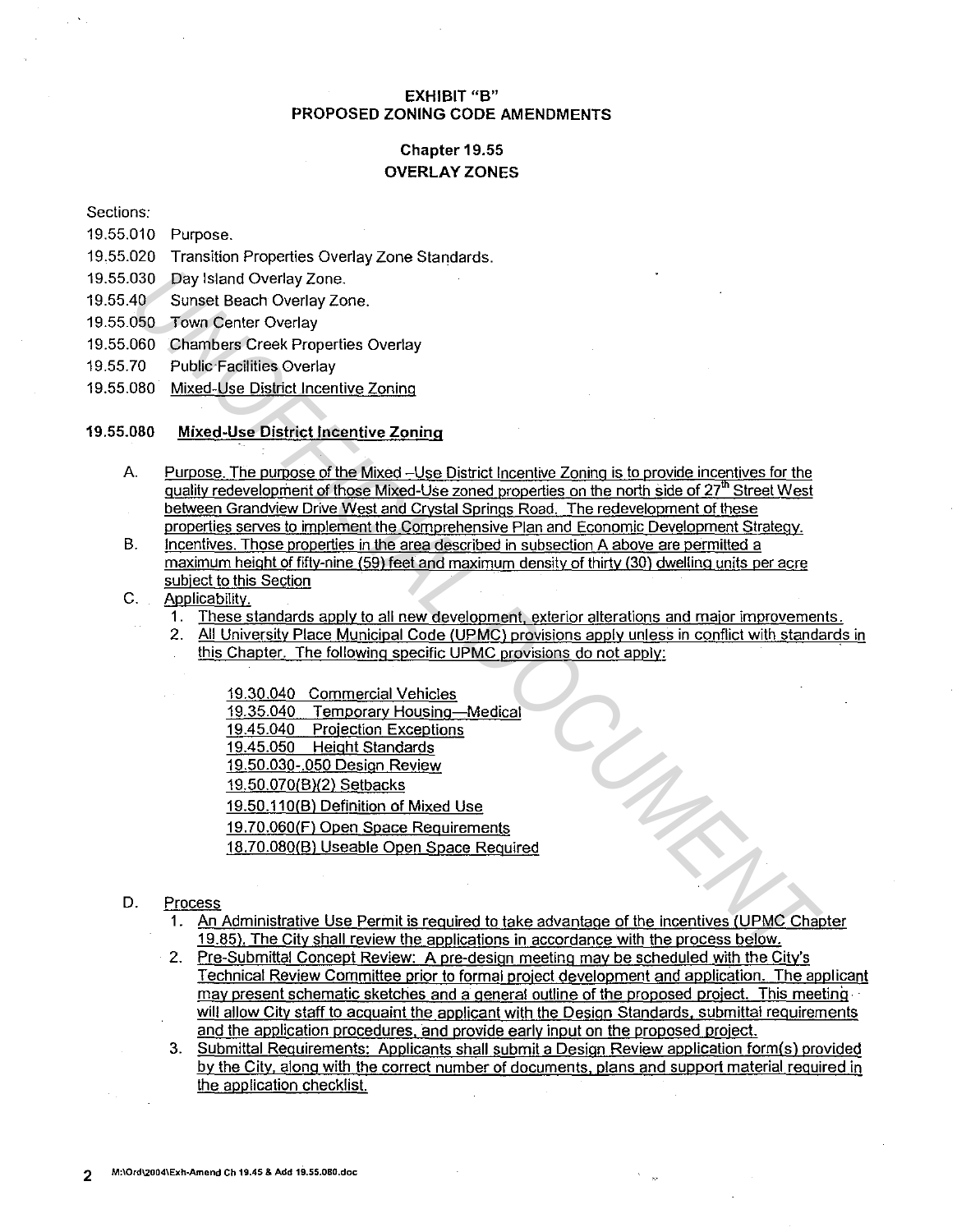- 4. Review Fees: Design Review fees must be paid at the time of submittal.
- 5. Time Frame and Procedure: Design Review shall be conducted in accordance with the timelines and procedures set forth in UPMC 22. Administration of Development Regulations. Design Review and shall be considered a Type I permit.
- 6. Review Criteria: The City shall approve applications when any of the following findings are made:
	- a. The applicant meets all standards of this Chapter. or
	- b. The application sets forth a proposal that the Director determines is equivalent to or exceeds the standards of this Chapter. The Director shall seek a recommendation from the Planning Commission on exceptions in accordance with UPMC 19.50
- Written Decisions: The City shall issue a written decision approving, approving with conditions or denying the permit and include findings of fact and conclusions that support the decision.
- 8. Exceptions: A standard may be replaced with an equivalent item(s) if the applicant can demonstrate to the satisfaction of the City that the standard is of equal or greater quality or quantity.
- 9. Expiration of Approvals: If the applicant has not submitted a complete application for a building or site development permit within two (2) years from the date of permit issuance. or if appealed within two (2) years of the final decision, design review approval shall expire. The City may grant an extension for no longer than twelve (12) months, for good cause shown, if a written request is submitted at least thirty (30) days prior to the expiration of the permit. the Pianning Commission, on exceptions in accordance with UPMC 19.50<br>
7. Written Decisions. The City shall issue at written decision approxima, approving with commission and the distribution of fead and conclusions that s
	- 10. Appeals: Any decision of the City may be appealed to the City Hearing Examiner. Appeals shall be filed as set forth in UPMC Title 22.
	- E. Mixed Use: Mixed use refers to the combining of retail. service or office uses with residential use in the same building or on the same site in one of the following ways:

1. Vertical Mixed Use. A single structure which provides retail. service or commercial and office uses on the ground floor. and residential and/or office uses on the above floors. 2. Horizontal Mixed Use. Attached: A single structure that provides retail, service or

commercial use in the portion fronting the street with attached residential or office uses in behind the same building.

3. Horizontal Mixed Use. Detached: Two or more structures where retail. service or commercial use is provided in one or more building(s) and residential uses are provided in one or more separate building(s). Horizontal mixed use - detached is only permitted:

- a. When all buildings are on the same parcel. or
- b. On separate parcels subject to a Binding Site Plan that:
	- 1. Requires consistent site and building designs:
	- 2. Requires the minimum area of retail, office or commercial use is maintained; and
	- 3. Insures retail, office and commercial uses are built prior to or concurrently with residential development.

### F. Site Design

- 1. Setbacks:
	- a. Front Yard Setback. All buildings shall be oriented and built to the property line. except when a sidewalk. courtyard or plaza is required between the property line and the building. in which case the building shall be built to the edge of the sidewalk. courtyard or plaza except.
		- 1. When at least 60-percent of a lots street frontage is occupied by buildings. additional buildings may be constructed in the lots interior.
		- 2. At the intersection of two arterial streets a minimum setback of 20 feet from both streets is required between the building and sidewalk. to accommodate a plaza or courtyard.
	- b. No side setbacks are required; however. if a building is setback. then a minimum ten feet is required. to provide access between buildings
	- c. At least forty (40) percent of the street facade of a building shall be setback a maximum of ten (10) feet, to provide horizontal articulation of the building facade.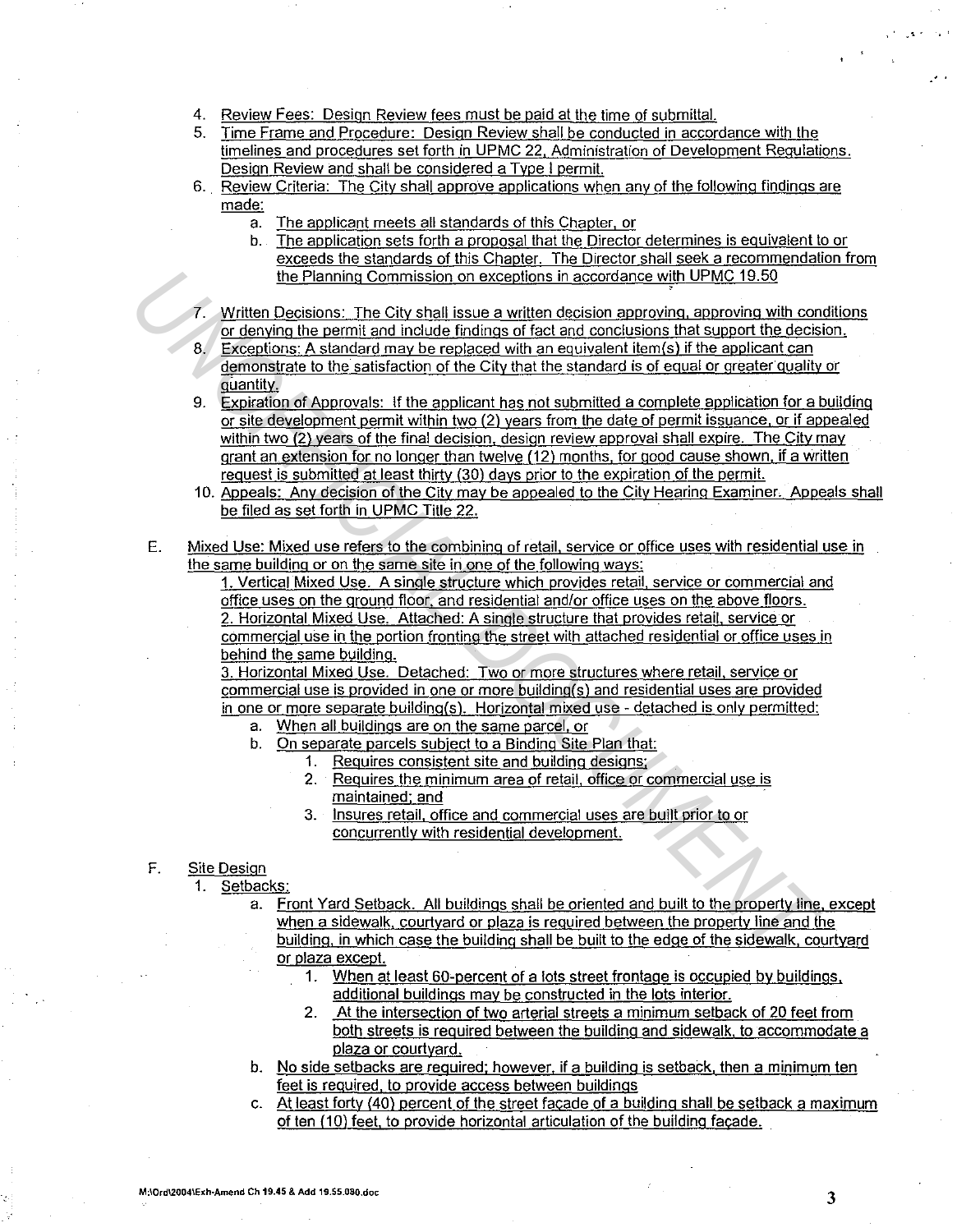- d. A minimum 30-foot setback is required from R1 and R2 Zones.
- 2. Walkways
	- a. Provide walkways that give pedestrians access to plazas and courtyards or to streets or parking areas located behind buildings.
	- b. Walkways shall be a minimum of ten (10) feet wide.
	- c. Provide decorative paving. lighting. landscaping and at least one discovery element such as artwork. potted plants, or murals within walkways.
	- d. The design of buildings and structures adjacent to walkways shall allow sunlight consistent with setback standards to light the walkway during daylight hours and Walkways shall be well lit at night to enhance safety.
- 3. Gateways
	- a. Provide at least one gateway at the entrance to each plaza.
	- b. Gateways shall have qualities that make them distinct from the surroundings including but not limited to decorative paving. landscaping and signage.
	- c. A minimum of 25% of the gateway area shall be finished with decorative pavers or stamped concrete.
- 4. Courtyards
	- a. Commercial or mixed-use developments shall have at least one courtyard for everv 10,000 square feet of building footprint.
	- b. Courtyards shall be a minimum of 250 square feet. No more than two courtyards may be combined to meet this standard.
	- c. Install seating in courtyards to provide an inviting place to sit and relax.
	- d. A minimum of 25% of the courtyard area shall be landscaped with trees. shrubs and groundcover.
	- e. A minimum of 25% of the courtyard area shall be finished with decorative pavers or stamped concrete.
- 5. <u>Plazas</u>
- a. Commercial or mixed-use developments shall provide at least one plaza. One thousand (1,000) square feet of plaza area shall be provided for every 10,000 of building footprint. 4. Galear Control of a least one gateway at the entrence to each plaze.<br> **1** B. Provide at least one gateway at the entrence to each plaze.<br> **10.** Collecting the control of the control of the film of transmitted from the
	- b. Plazas shall be a minimum of 1,000 square feet.
	- c. Plazas shall provide areas suitable for events such as concerts, art shows or outdoor sales.
	- d. Areas suitable for events shall be flexible so that they can be changed to fit an event or season.
	- e. Provide in-ground electrical facilities and water bibs to facilitate temporary and seasonal uses.
	- f. Movable planters. bollards. outdoor seating. accessible art work and other streetscape amenities shall be used to "configure" plaza uses.
	- g. Plazas shall include a water feature or artwork.
	- h. Plazas shall use decorative paving or distinctive surface treatments to distinguish active from passive areas.
	- i. Include unreserved outdoor seating and amenities. benches. tables and trash receptacles.
	- j. A minimum of twenty-five percent (25%) of the plaza area shall be landscaped with trees. shrubs and groundcover.
	- k. A minimum of 25% of the plaza area shall be finished with decorative pavers or stamped concrete.
	- 6. Landscaping
		- a. Street Trees shall include only those species specified in UPMC 13.20.
		- b. Street trees shall have a minimum diameter of 5 inches measured at 24 inches above grade at time of planting.
		- c. Landscaping in Courtyards and Plazas shall include:
			- 1. Canopy-type deciduous trees or spreading evergreen trees planted in clumps or strips with a mix of living evergreen and deciduous ground covers and low shrubs. A minimum of 25% and a maximum of 40% of the trees shall be deciduous. There shall be at least one tree per 100 square feet of courtyard of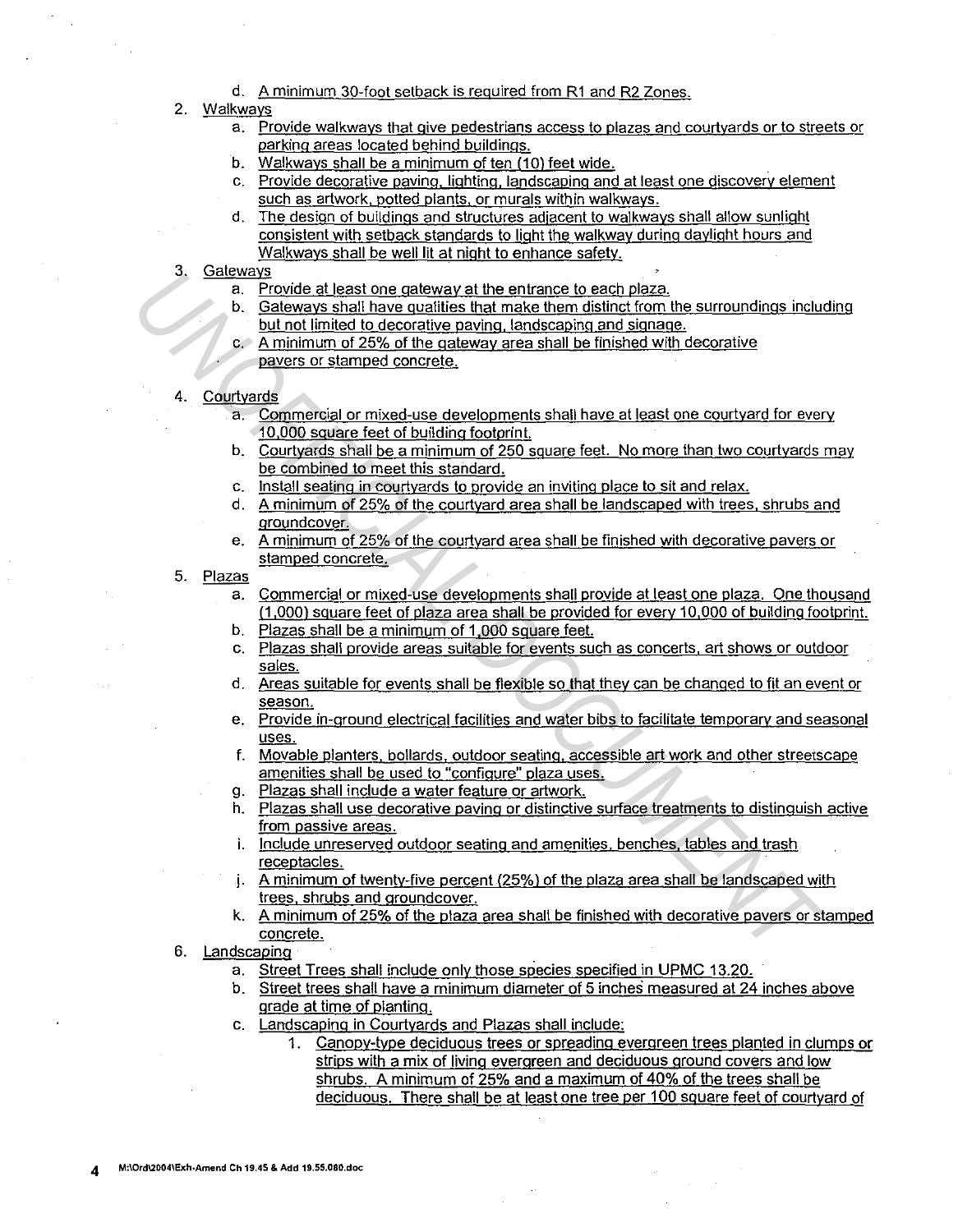plaza area.

- 2. The area. which is not planted with trees shall be planted with shrubs and living ground cover planted to attain a coverage of 90 percent within three years of planting. Shrubs shall be planted at a density of five shrubs per one hundred square feet of that portion of the landscape area. that is not planted in qroundcover. Lawn may be used for up to seventy-five percent of the required ground cover.
- d. Landscaping located within public rights-of-way shall be approved by the City. prior to planting. as part of the review of landscape plans required by UMPC 19.65. Landscaping in the public right-of-way shall be in accordance with UPMC 13.15.
- e. Particular care shall be used in tree selection and placement to avoid visual obstruction of adjacent retail signage. windows and entries. **Landscepting in the Apthic froth-vort way shall be in accordone with UPMC 13.15.**<br> **C** *Mediacont (teleli sings and commentive transition and single user the age of the promotions and entities a profile of UPMC 13.20<br> P* 
	- Street trees shall be placed in tree grates, large planters or pots or planter strip sections. g. Planter strips shall be permanently irrigated per UPMC 13.20
	- h. Landscaped area shall include shrubs and groundcover sized and irrigated in accordance with UPMC 19.65.
	- i. A maximum of 50% of required landscaping in plazas and courtyards may be potted.
	- j. Potted plants shall not be placed anywhere that impedes pedestrian or vehicular traffic. but may function as a separation between pedestrians and vehicles. Pots shall be of a
		- uniform type.
	- k. Tree grates shall allow for tree growth and ADA approved.
	- 7. Artwork
		- a. Art work in publicly owned places shall be consistent with the City Public Art policy.
		- b. Permanent art pieces shall not be located in areas designated for performing arts functions.
		- c. Artwork shall:
			- 1. Be made of durable. weatherproof materials; and
			- 2. Not interfere with pedestrian circulation or cause a traffic hazard; and
			- 3. Be designed to avoid physical hazards to the public who come in contact with it.
	- 8. Water Features
		- a. Where required water features shall allow people to interact with the display using at least one of the following:
			- 1. Allow for ample pedestrian circulation.
			- 2. Provide seating as part of the water feature design using a low wall.
			- 3. Promote physical contact with water.
		- b. Where required water features shall be a minimum of 25 square feet and maintain a minimum constant or intermittent re-circulating flow of 300 gallons per hour.
	- 9. Utilities
		- a. All on-site utility transmission facilities, including but not limited to wires, pipes, and conduit shall be placed underground or within structures
	- G. Building Design
		- 1. Primary Facades:
			- a. A building's primary facade is the elevation that faces pedestrian intensive streets and public open spaces.
			- b. Use only high quality materials on Primary Facades.
			- c. To articulate the horizontal primary building facade. vertical segments shall be different in color and include two or more of the following architectural elements:
				- 1. Columns
				- 2. Mullions
				- 3. Projections
				- 4. Setbacks
				- 5. Style
			- d. Provide vertical facade articulation by including a cornice, lintel or header separating the first floor and upper floors.
			- e. Blank walls, including walls distinguished only by changes in color are prohibited.
			- f. Vertical Mixed Use buildings shall provide a minimum 14 foot first floor height along all

,' ... '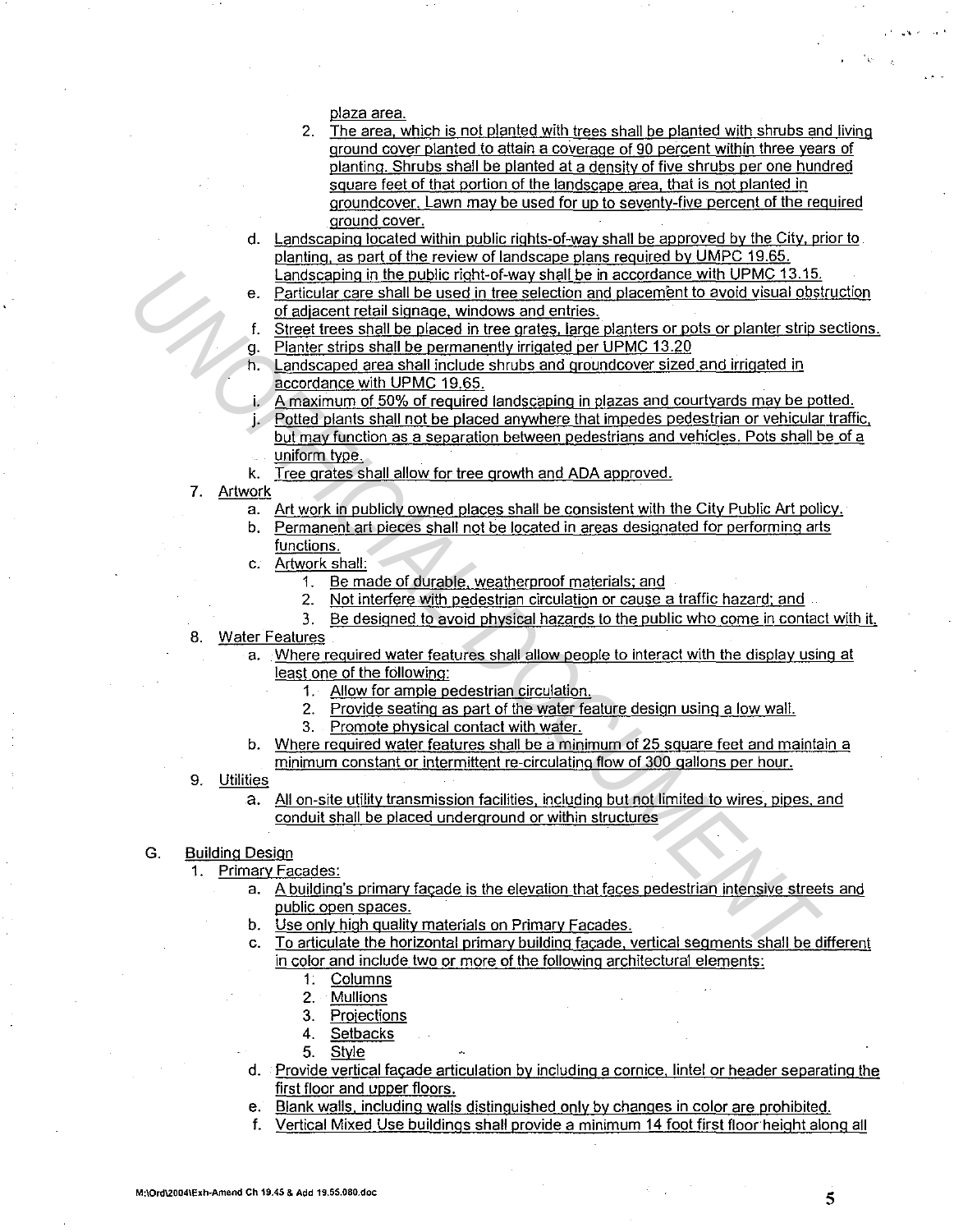abutting public streets.

- g. Primary facades shall have a higher level of architectural detail at street level and on storefront designs.
- h. Divide horizontal facades into vertical segments not greater than 50 feet in width to provide differentiation.
- i. Integrate top to bottom building architecture.
- j. Provide a cornice or eves to create distinctive rooflines.
- 2. Secondary Facades:
	- a. Secondary facades are oriented toward pedestrian only corridors.
	- b. Maintain high quality materials on secondary facades.
	- c. Blank walls. including walls distinguished only by changes· in color are prohibited.
	- d. Secondary facade design shall be a simplified expression of the primary facade, with fewer vertical segment changes along the length of the facade.
- 3. Significant Corners:
	- a. The intersection of two arterial streets is a Significant Corner
	- b. Significant corners shall include a distinctive architectural element.
	- c. Provide the highest level of architectural detail and high quality material at significant corners.
	- d. A plaza or courtyard shall be located between the building facade and the sidewalk. This plaza or courtyard area may be used to meet plaza or courtyard area requirements.
	- e. Significant Corners shall have a stand out architectural design. Standout architectural design shall be achieved by one of the following methods or approved equivalent:
		- 1. An element such as a tower that projects higher than the surrounding buildings.
		- 2. A concave facade
		- 3. A rounded facade
		- 4. An angled facade
- 4. Height
	- a. Buildings shall be a maximum of fifty nine feet high. except as follows
		- 1. Unoccupied roofs. architectural embellishments and mechanical equipment may project above the top occupied story in accordance with these standards.
- a. Architectural embellishments that are not intended for human occupancy and are integral to the architectural style of the building. including spires. belfries. towers. cupolas. parapets, domes and roof systems may exceed maximum building height by up to 6 feet provided the combination of such elements do not exceed 25% of the roof area. C. Blannix walls including walls distinguished only by chances in color are probinted.<br> **UNOFFICIAL DOCUMENT AND A CONSIST CONSISTS ASSESS**<br>
Subset Corners:<br> **UNOFFICIAL SECTION OF A CONSIST CONSISTS**<br> **UNOFFICIAL DOCUMENT** 
	- b. Mechanical penthouses over elevator shafts. ventilator shafts. antennas. chimneys. fire sprinkler tanks or other mechanical equipment may extend six (6) feet above the maximum building height. provided. that they shall be enclosed within or screened from view by architectural features.
	- 2. All buildings that abut an R1or R2 zone shall setback all portions of the building above 40 feet a minimum of 20 feet.
	- 3, All buildings in excess of 50 feet in height shall provide a minimum 10-foot top story setback on facades facing a public street. The top story setback may not be used for mechanical equipment. but may be used as balconies.
	- 4. No building shall exceed 40 feet in height measured from the highest existing ground elevation in the incentive zoning area (mechanical and architectural exceptions apply).
	- 5. Projections
		- a. Projections include awnings. canopies. signs and architectural features.
		- b. Only projections that can be removed within 30 days are permitted to project into the right-of-way including by way of example. canopies. window displays. signs, planters and stoops.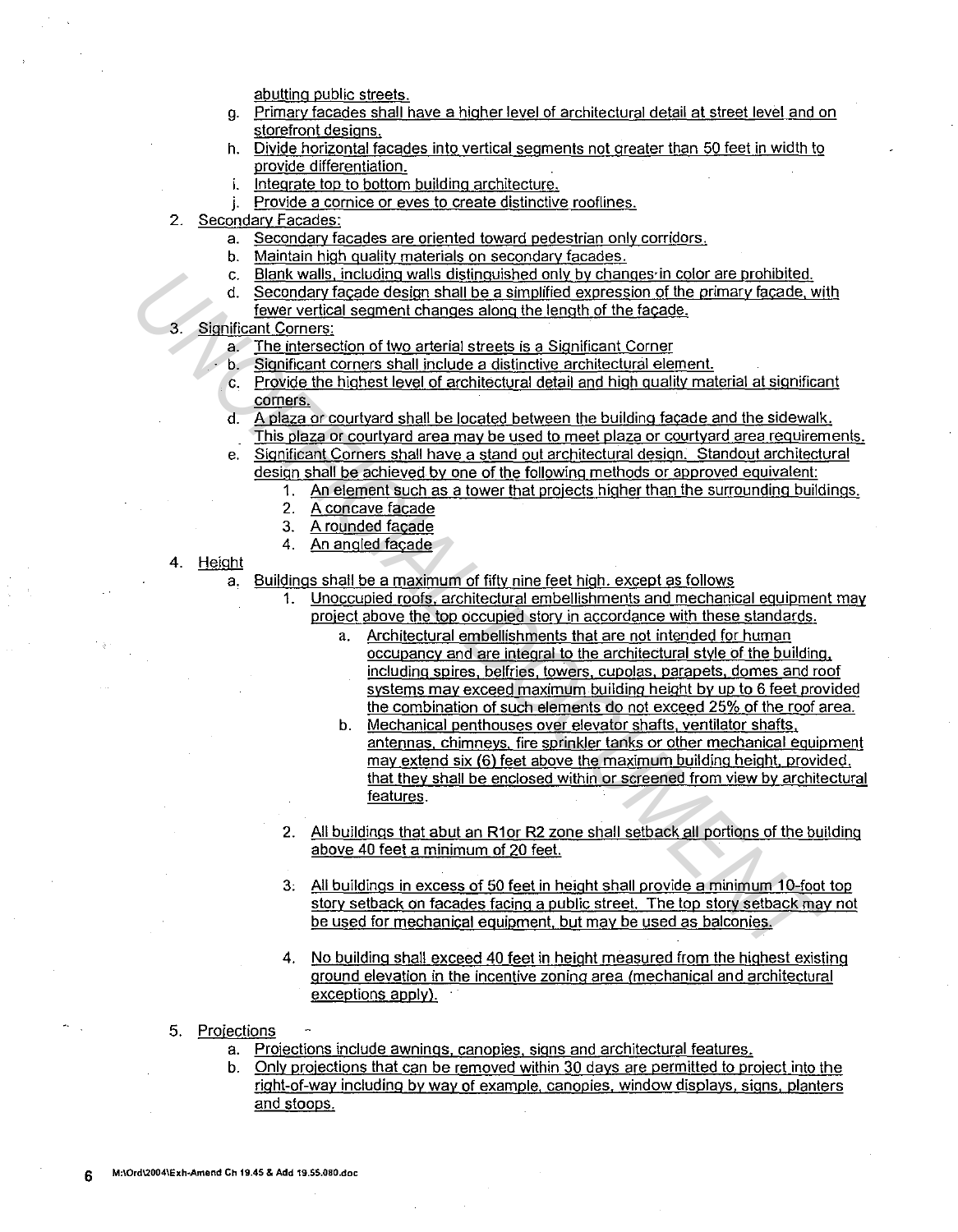- c. Projections into a public right-of-way require a right-of-way permit.
- d. Projections less than eight (8) feet above the ground elevation may project a maximum of forty-eight (48) inches beyond the face of the building.
- e. Projections shall not interfere with trees. utilities. transit shelters or other street furnishings.
- f. Individual AC units and fire escape ladders shall not be permitted on the exterior of buildings.
- g. The minimum pedestrian zone width shall be maintained unobstructed.
- 6. Awnings and Canopies
	- a. Design and placement of canopies or awnings shall be proportional to the size of the building facade.
	- b. On buildings with canopies. canopies shall be designed as an integral part of the building.
	- c. Ground mounted canopy or awning supports shall not be placed closer than two  $(2)$  feet from the back edge of the curb.
	- d. Canopies shall not extend along the full length of a facade. creating an arcade.
	- e. Individual awnings shall not exceed thirty (30) feet in length.
	- f. Canopies shall extend a minimum of five (5) feet over sidewalks to provide protection from inclement weather.
	- g. Awnings shall be made of a durable material such as woven fabric or canvas. Vinyl awnings are prohibited.
	- h. Canopies shall be made of permanent materials such as, wood. metal and/or glass.
- 7. Exterior Building Material
	- a. Use high quality materials that enhance the building and convey a sense of **permanence.**
	- b. Split faced concrete masonry units and etched or scored concrete shall not be used on a Primary Facade.
	- c. Opaque. smoked and reflective glass shall be used for accents only.
- 8. Roof design and materials
- a. Roofing materials visible from streets. plazas or courtyards shall be finished with an attractive non-reflective material. including. but not limited to. wood shingles, copper (including terne coated), factory finished painted metal, slate. synthetic slate. terra cotta and cement tile and glass fiber shingles. For a considerably the size of Canadian Same (Same the size of Canadian Same in the size of the size of the size of the sixe of the sixe of the considerably the sixe of the considerably continued about the sixe of the con
	- b. Adjacent buildings with roofs visible from streets and plazas or courtyards shall use a different slope, design, type or color of roof material to break up building mass and provide variety.
	- c. Articulate roof form and material to break up building mass.
	- d. Where roofs will be visible from existing buildings roofs mechanical equipment shall be hidden under an attractive screen and a roof garden or rooftop courtyard provided.
	- 9. Prohibited Materials: The following use of materials is prohibited
		- a. Multi-floor glass curtain walls.
		- b. Vinyl siding may only be used above 20 feet or for a second story, whichever is greater.
		- c. Synthetic stucco.
		- d. Steel. metal or aluminum siding.
		- e. Unfinished concrete block.
		- f. Chain link fencing and unfinished wood fencing.
		- g. Roll-up metal security doors in front of storefronts and exterior applied metal security bars. Roll-up metal doors are allowed at service entrances.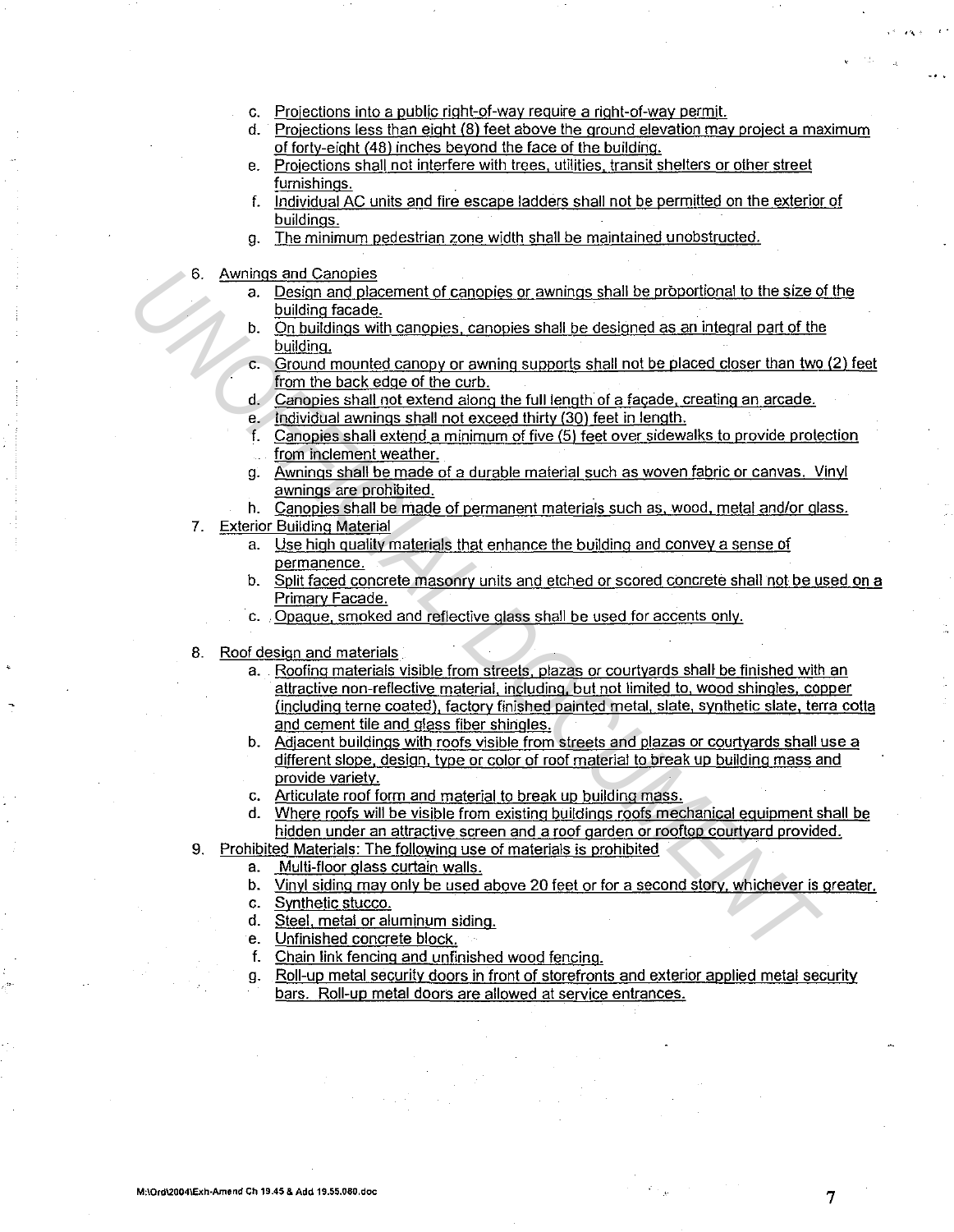### 10. Storefront

- a. Storefront design shall include at least one of the following elements
	- 1. Large display window or windows of clear glass
	- 2. Large header
	- 3. Canopy or awnings
	- 4. Recessed entry
	- 5. Projected entry
- b. Storefronts shall be predominantly glass to provide views into the store. but glass shall not be the exclusive material.
- c. Vacant storefronts shall be screened using a painted screen rather than boarded up. The painted screen shall display a mural or advertise the coming use. Advertising shall be considered a sign under UPMC 19.80.
- Window displays shall display merchandise or services sold by the tenant or an adjacent tenant. or artwork.
- e. Storefront display windows shall not be blocked off to prevent views into or out of the store.
- f. A sidewalk merchandizing zone for the temporary display of merchandise extends two feet from the building facade. A right-of-way permit is required to utilize this merchandizinq zone in the public right-of-way. C. V<u>iceorit for the business that the streeted using a pairied screen as the constrained a sign uncer UPMC 19.80.<br>
The pairded screen shall display anymal or advortise the coming use. Advertising state with the constrain</u>
	- g. Storefront facades, recessed doorways, outdoor spaces and passageways shall be lit.
	- h. Lighting fixtures shall be located and angled to ensure that they spotlight the tenant's merchandise and do not point toward the window or cause distracting reflections.
	- i. Include "after hour" lighting within the front of stores to contribute to pedestrian lighting and provide for a comfortable nighttime strolling experience.
	- 11. Windows
		- a. Upper story windows shall be designed to create shadow lines or to breakup flat surfaces by recessing. projecting or trimming windows.
		- b. Fake and masked-off windows are prohibited.
		- c. A minimum fifty percent (50%) of the ground floor facade shall be in non-reflective transparent glazing.
	- 12. Doors and Entryways
		- a. Primary building and store entrances shall be oriented towards the principal street.
		- b. Recessed or projecting entrances shall be designed so that they do not exceed fifty percent (50%) of the width of the storefront. nor ten (10) feet in depth/projection.
		- c. Placement and design of doors shall provide a direct "connection" to the sidewalks and streets.
		- d. Provide a diversity of entrances. including recessed. projecting and traditional entrances.

## H. Parking

- 1. Parking shall be provided pursuant to UPMC 19.60 except as provide below:
- 2. Entries and exits to and from parking areas shall be clearly marked for both vehicles and pedestrians by changes in material. lighting, and signage.
- 3. Provide raised or clearly marked walkways in surface and structured parking lots.
- 4. Parking lots including structured parking shall be located to the side or rear of building that front on 27<sup>th</sup> Street West or Grandview Drive.
- 5. Surface parking lots shall be landscaped in accordance UPMC 19.65, No landscaping other than that required in (G)(10) below shall be required inside parking structures.
- 6. Provide separate parking areas for residential uses from parking for other uses.
- 7. Use colored or decorative pavement, bollards and/or planters to delineate parking areas.
- 8. Entrances to structured parking shall be the minimum size to permit reasonable entry and shall be consistent with the building facade design.
- 9. Provide high ceilings and ample lighting at pedestrian entrances to elevate safety and comfort.
- 10. Any elevation of a parking structure visible from an adjacent street or a residential zone shall include the following treatments:
	- a. A solid decorative parapet wall of not less than forty-six (46) inches high